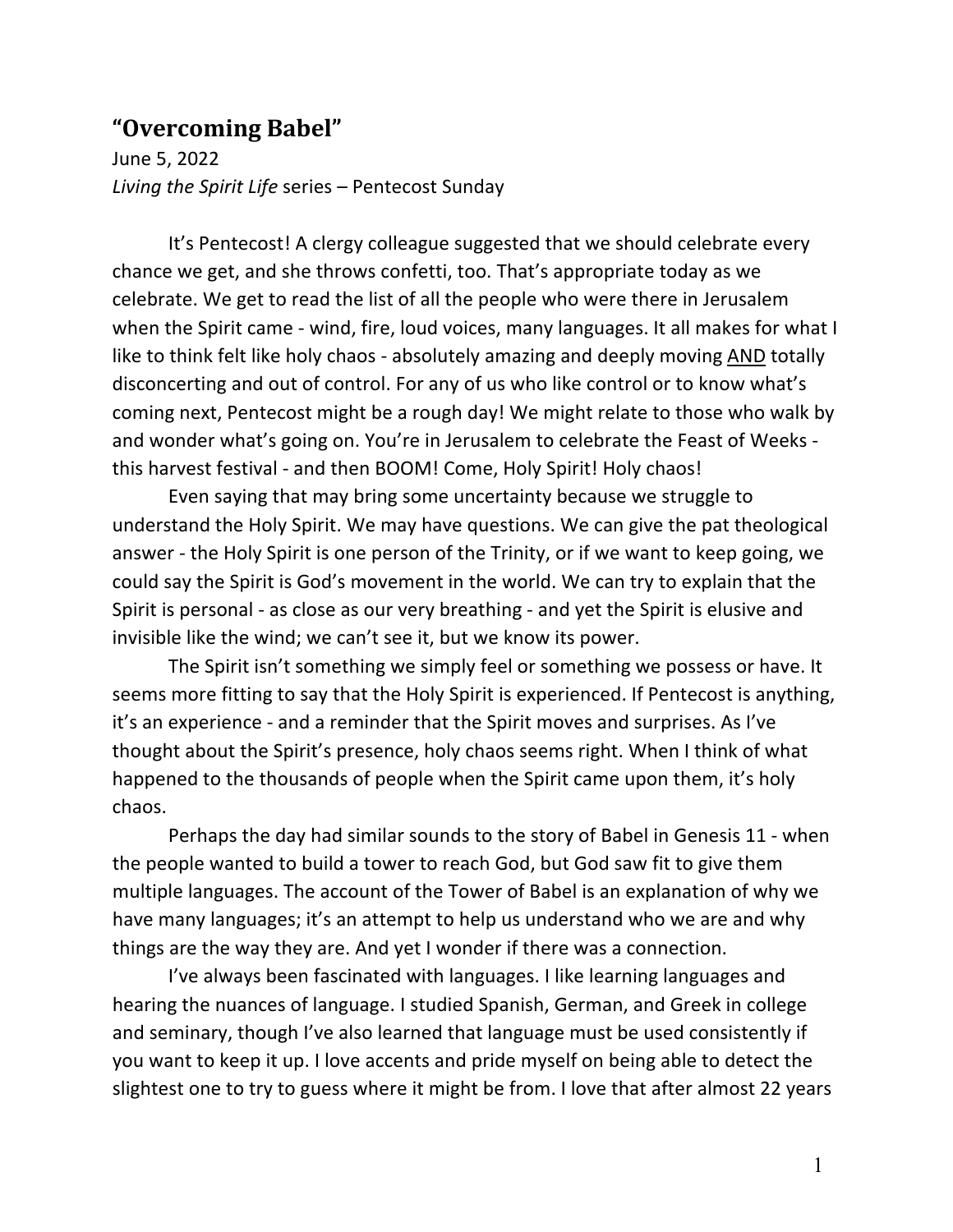of marriage, I can understand enough Serbo-Croatian to know what's being talked about and then able to respond.

So, both Babel and Pentecost are right up my alley. One is a time of chaos and confusion when people don't understand one another, and the other at Pentecost is this moment of chaos and community - when the Spirit makes a way forward for people from all over. Pentecost must sound the same as Babel, though - this collection of voices and languages and inflections and accents from many places. Karen Booth offered a great comparison - the international terminal at an airport where there are people from everywhere speaking in their native languages.

Amazingly, miraculously, at Pentecost, they can understand each other. And they find themselves speaking Good News - loudly, unrestrained, not caring at all what others thought even when they thought they were drunk, and inviting others to join them in worshiping God. It's incredible to think that these same people who had first locked themselves in a room after Jesus' resurrection with so much uncertainty are now running the streets of Jerusalem high on the Holy Spirit!

Though it may seem difficult to get that real sense of Pentecost, I wonder if it's easier than we think. After all, we don't look alike or sound alike. We don't all relate to worship in the same way. And yet there are those moments when God brings us together. I feel that here and when I'm gathered in other places like Annual Conference. And beyond these doors, we know that all around the world, Jesus followers come together by the power of the Holy Spirit. Think about how many people gather today for all around the world to worship God.

But what do we long for when we reflect on Pentecost? What do we wish for? Do we long for more diversity in our community? What of different languages, cultures, and traditions? Do we offer one another space to worship? Are we willing to embrace one another as people of God who bring ourselves wholeheartedly younger and older, seasoned or new to church and faith, familiar with this area or coming from somewhere else?

If we want to be people who embrace the power of the Holy Spirit, then we must pay attention to the holy chaos that was and still is Pentecost. Gospel writer Luke does his best to describe it, but I'm sure even he can't do it justice. What he's clear about is that everyone learned something new that day. Life with Jesus wasn't the same because the Spirit transformed the community forever and for good. Luke is clear that the Holy Spirit is experienced - not claimed or tamed, not grabbed or gotten, but experienced and felt in such a way that people are never the same.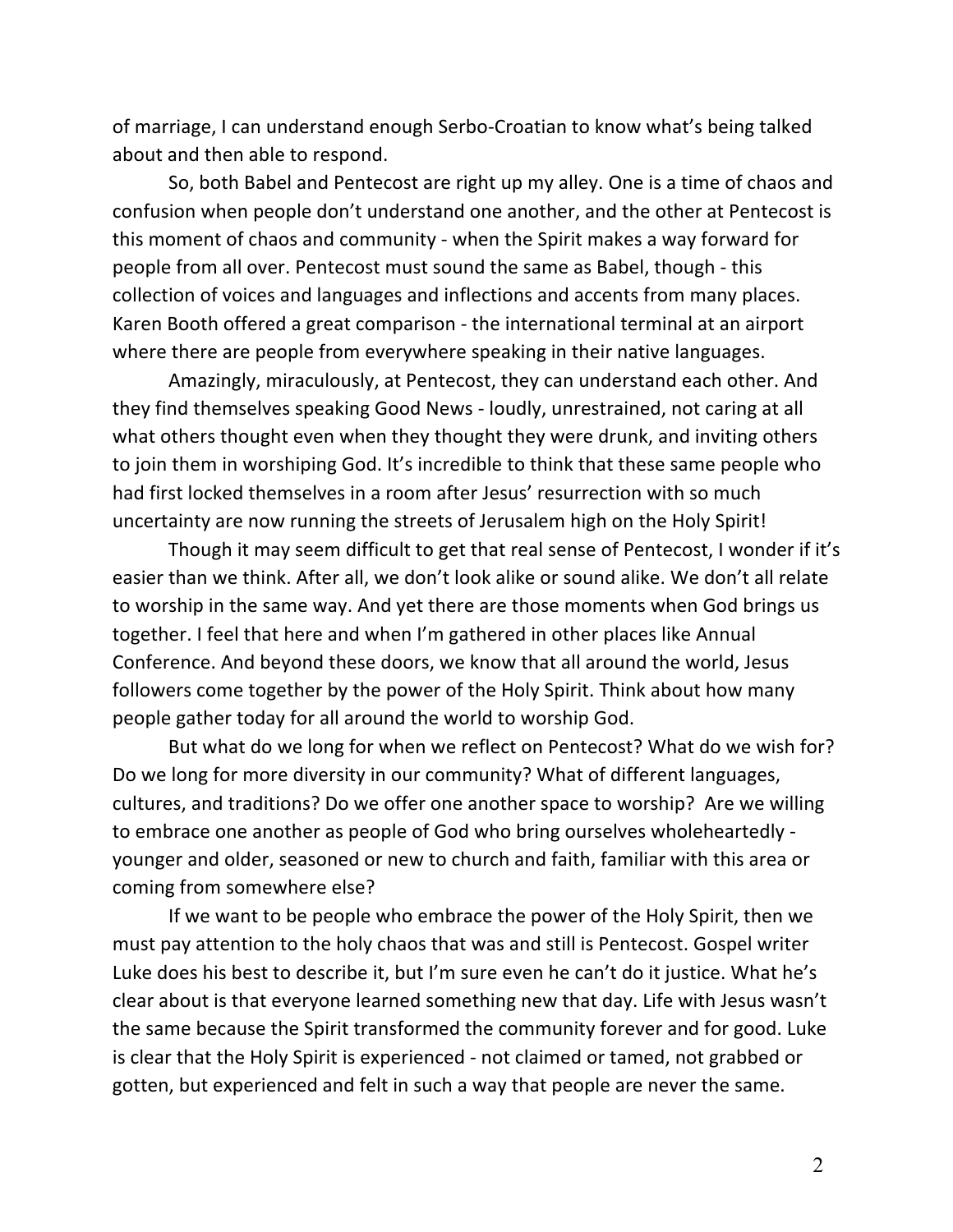And it's also the moment when the church is given the power to be, to do, to act. It's the time when people are literally moved to speak - and in speaking the church finds a voice that shares Good News of Jesus who reigns with God and keeps the promise of an Advocate, a Helper, a Counselor, a Guide, and even the Challenger and Convicter. Maybe that's even more clear as we look at the world and seek God's help to make needed changes so that the world is safer.

The church has come outside, and suddenly, the word is out, and the invitation is for everyone to experience the salvation of God. There are those who want to make sense of what's happening. Surely, it's something brought on by drunkenness. Whatever they're witnessing - whether it's loud or surprising or confusing - it's enough to make them wonder. And it's a reminder that the Spirit's movement doesn't always make sense to everyone. The ways that the Spirit moves may surprise us. That's true in the church and the world.

And yet, the Spirit doesn't stop moving just because people don't understand it's working. The Spirit is making connections. The Spirit is building community. The Spirit breaks through barriers that we create and takes down barriers that we put up. The Spirit keeps us focused on what's important - the message of salvation and new life in Jesus Christ! That's the promise of Jesus - the Spirit moves ahead of us and prepares the way.

The Spirit was calling out for people to respond, and they did! Peter reminds the crowd of the prophet Joel and the promise of the Spirit poured out on all everyone - without exception. The power of Pentecost is real and radiant. It's power that can't be contained and must be shared.

Luke is clear to say "they were all together in one place." So, the power of God isn't for one person to hold onto. It's power that's most alive and visible when people are gathered together – in worship, times of fellowship, and yes, even in meetings as we plan and prepare! God works with real people to fulfill God's promises.

The Holy Spirit's presence is always clear to me when we celebrate ordination at Annual Conference. Rev. Kim Bos was ordained on Friday night, and it was powerful to witness. And it's always a reminder that all of us are called to ministry.

The Holy Spirit is God's power channeled for God's purposes. The Spirit gives power to speak God's Word in ways that people understand. The Spirit gives power to think in new and fresh ways. Sometimes the Spirit nudges (or pushes harder!) to